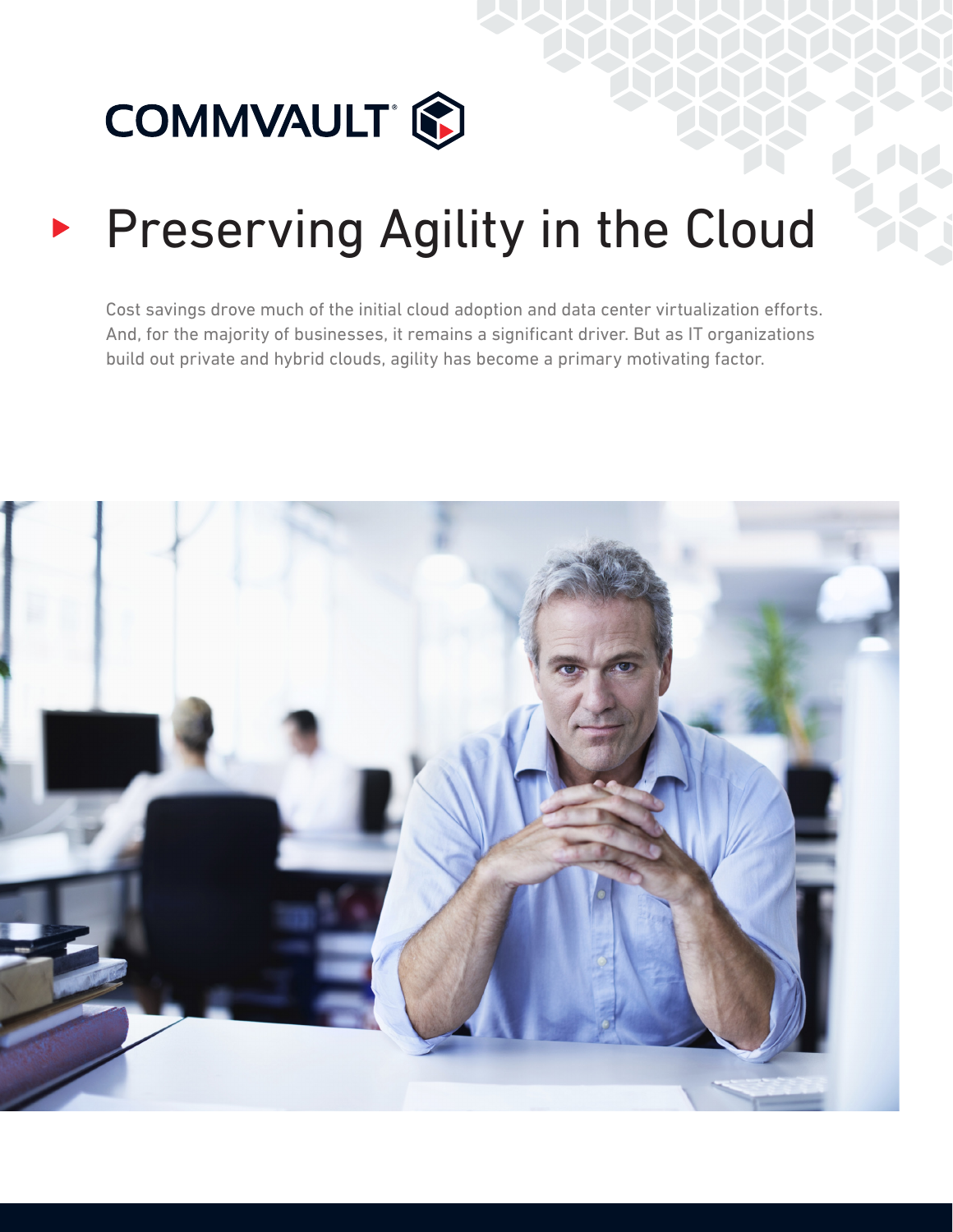## THE PRICE OF AGILITY

The ability to respond to business needs in a flexible, efficient manner is becoming increasingly important. In fact, according to IDG, greater business agility/flexibility is amongst the top three expected benefits of a private cloud.<sup>1</sup>

This agility, unfortunately, comes at a price. As IT organizations combine clouds – be they private, community or public – the IT environment becomes more complex, and the risk of losing data, whether due to unplanned downtime or a catastrophic event, increases. Egress fees, time to recover and data complexity all make recovery an immense, unforeseen challenge. IDC estimates that 50% of organizations have inadequate DR plans and might not survive after a significant disaster because of the inability to recover IT systems.<sup>2</sup>

IT organizations require a means to protect their data, regardless of where it's stored, and maintain the agility benefits they've worked hard to achieve. A cloud-based data management solution can deliver that protection while not only preserving the organization's current agility but also extending it to backup and disaster recovery operations.

## TODAY'S DATA RECOVERY CHALLENGES

Data recovery has never been as challenging or as critical as it is today. IT organizations are tasked with overseeing service-level agreements (SLAs) for a variety of IT services, over which they have no control. Downtime is an all-too common occurrence and can occur for any number of unforeseen reasons, all of which impact the bottom line. The average cost of downtime, according to IDC, is about \$100,000 per hour. Cumulatively, IDC research indicates that most organizations experience between 10 and 20 hours of unplanned downtime per year, even without a disaster.3

The traditional approach to disaster recovery involves maintaining a secondary data center with the same systems and applications that run in the primary data center. Prior to the advent of data center virtualization, this was an expensive and complex endeavor that was viable for only the largest enterprises. Today, however, maintaining a secondary data center is nearly impossible given the dynamic nature of the IT environment. Even if it was a reasonable approach, it still does not address the need to recover data in third-party clouds.

According to IDC, more than 80% of organizations expect to use some sort of cloud service by 2018.<sup>4</sup> As confidence in public cloud services grows, more mainstream applications are either moved to the cloud or replaced with Software as a Service (SaaS) solutions. While getting data into the cloud is relatively easy, getting data out is a different story. Enterprises

#### 1 IDG Enterprise Cloud Computing Research, 2014

2, 3, 4 IDC, "Leveraging the Public Cloud for Faster Disaster Recovery at Lower Cost," May 2015

#### [Cloud on Your Terms: Avoid](http://www.commvault.com/no-vendor-lock-in?ref=70140000001279H&utm_source=techtarget&utm_medium=essentials-guide-link&utm_campaign=no-vendor-lock-in)  [Vendor Lock in and Take](http://www.commvault.com/no-vendor-lock-in?ref=70140000001279H&utm_source=techtarget&utm_medium=essentials-guide-link&utm_campaign=no-vendor-lock-in)  [Control of Your Datai](http://www.commvault.com/no-vendor-lock-in?ref=70140000001279H&utm_source=techtarget&utm_medium=essentials-guide-link&utm_campaign=no-vendor-lock-in)

Discover how a strong solution that enables you to move data from one cloud to another will help you avoid vendor lock in and stay in control of your data/workload portability.

**VISIT NOW** 

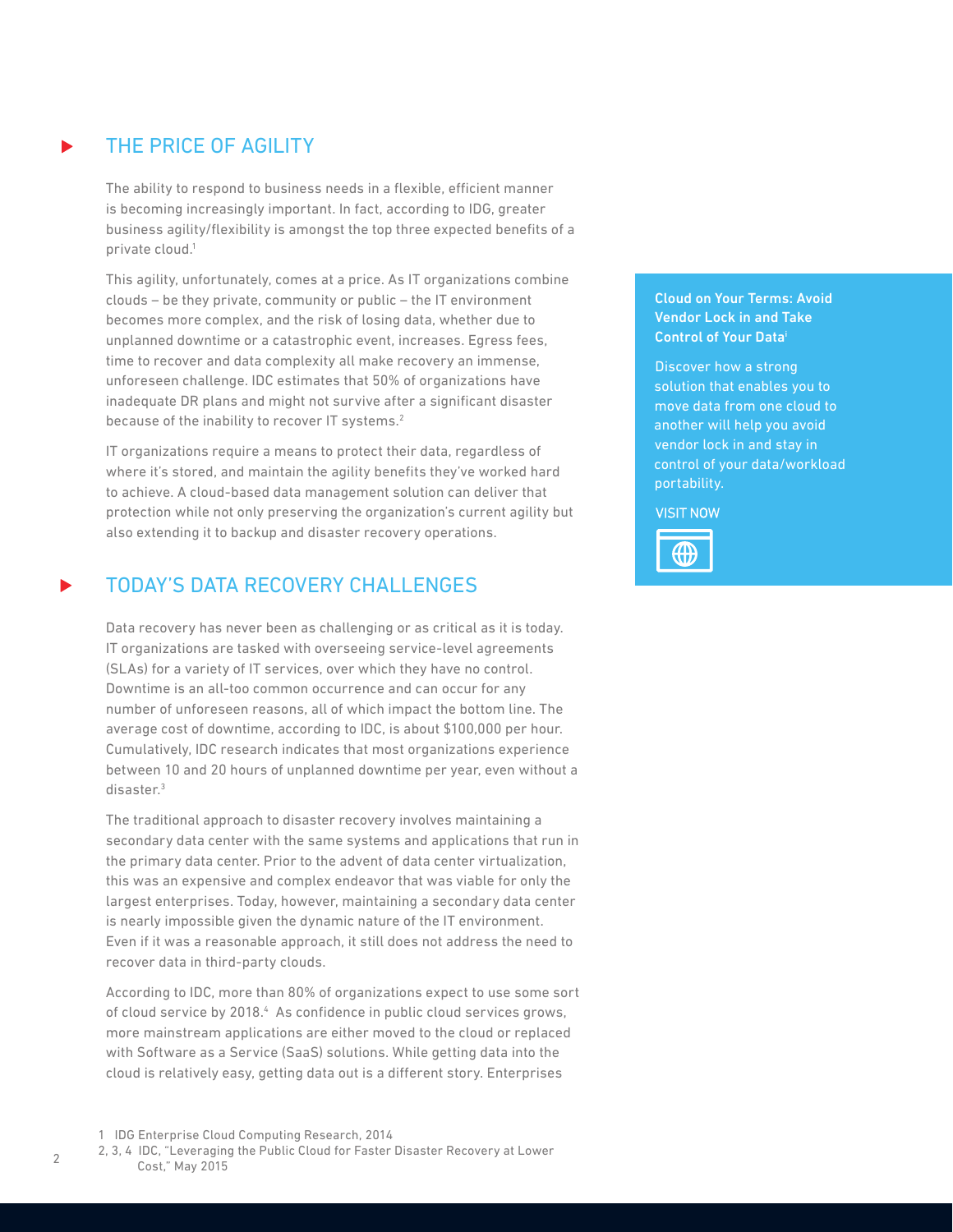simply can't afford the time, processing and cost associated with recovering everything from the cloud to on-premises, nor does it make sense to when cloud adoption is becoming mainstream.

In addition to SaaS solutions, IT organizations are increasingly using public Infrastructure as a Service (IaaS) and Platform as a Service (PaaS) to develop and test applications. While some of these applications go through an entire lifecycle in the cloud, others are brought back on premises to run in the private cloud. Still others "float" across resources that reside in both on-premise and off-premise clouds. This is what the agility of the cloud is all about. But this movement complicates backup and recovery efforts. IT organizations need a recovery strategy that takes this movement into account otherwise significant gaps leave data and applications at risk.

There is also the issue of "shadow IT." Business units often adopt SaaS and cloud storage solutions without the approval of the IT organization. As a result, data becomes fragmented across internal and external cloud services. IT organizations must know where all corporate data resides and have the capabilities to manage and monitor it, preferably from a central point of control.

Finally, addressing off-premise data separate from on-premise data is simply not an option. Agility is hampered if the cloud becomes a new silo with its own data protection and recovery mechanisms. To avoid the management headaches and operational overhead created by data silos, IT organizations require a holistic solution that enables them to easily manage data, regardless of where it resides, from a single console.

## THE CLOUD TO THE RESCUE

Many IT organizations have attempted to address their data backup and recovery challenges by implementing a cloud storage platform. Most of the time, however, IT organizations simply use cloud storage as an inexpensive, off-site storage target. Scripts must be written and manual administration and intervention are necessary to make data readily recoverable. This additional work impacts the IT organization's ability to meet recovery SLAs and be agile in the face of a disaster or downtime.

However, when the recovery process is automated from end-to-end, the cloud offers the best solution for addressing the data protection and recovery challenges IT organizations face today. With more options than ever before for "getting data into" the cloud and new orchestration tools that automate recovery workflows in the cloud, IT organizations can operationalize disaster recovery. And by integrating across both on-premises and public/hybrid cloud infrastructures, IT organizations can affordably bring disaster recovery to workloads of every type – regardless of the hypervisor or service provider in use, or whether the cloud is public, private or hybrid.

50% of organizations have inadequate DR plans and might not survive after a significant disaster because of the inability to recover IT systems.

IDC, "Leveraging the Public Cloud for Faster Disaster Recovery at Lower Cost," May 2015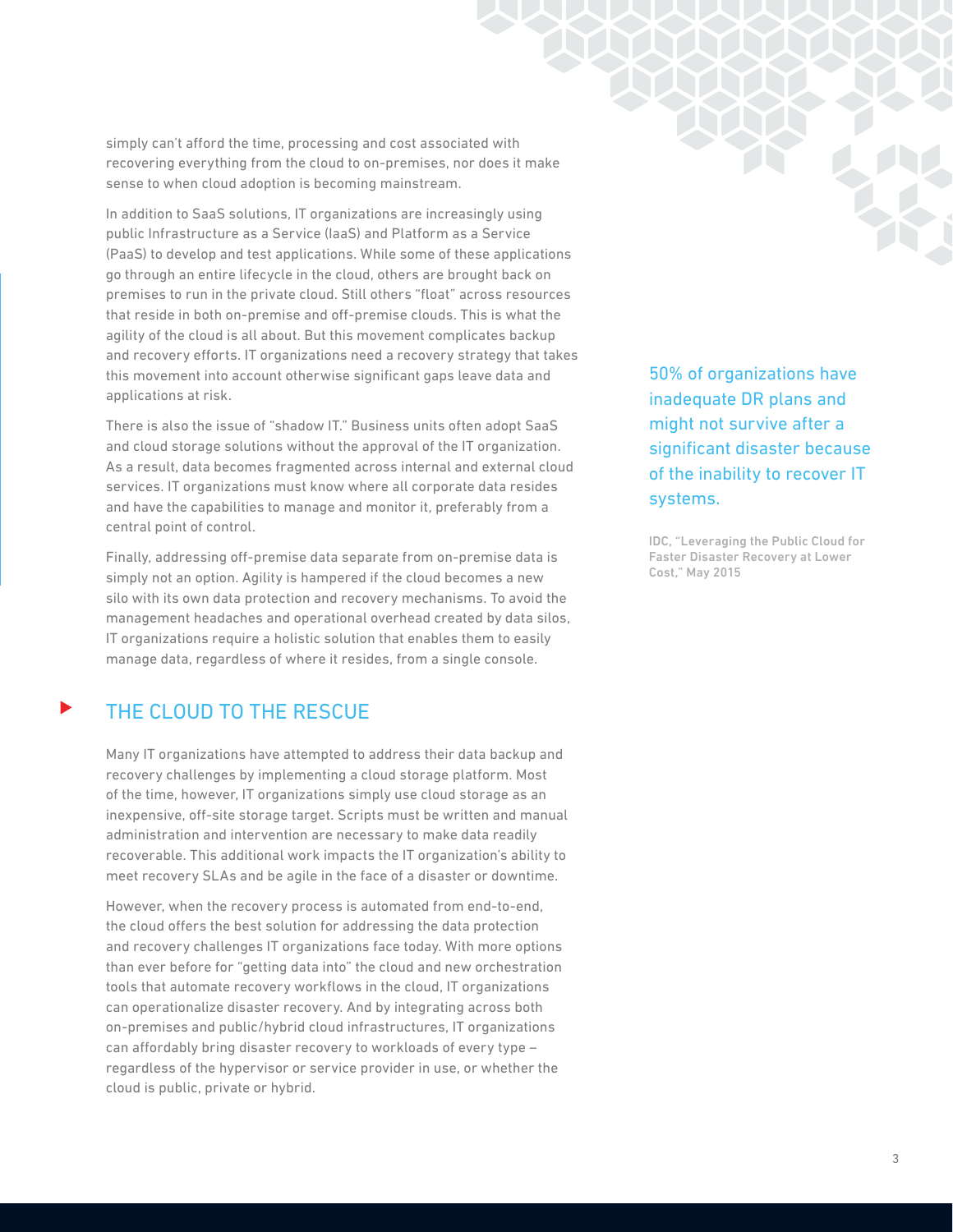Furthermore, a cloud-based data management solution enables IT organizations to protect data without sacrificing agility. For example, IT organizations can continue to maintain a highly dynamic data center or private cloud with the confidence that it can be recovered at any time because the cloud-based data management solution eliminates the need to manually replicate the data center to a secondary site. Because a single platform simplifies recovery efforts, IT can also get systems back up and running quickly after a disaster or unplanned downtime. In fact, accelerated and streamlined disaster recovery was cited by 71% of respondents to a CIO Insight survey as a benefit of using a single, cloudbased data management platform.5

IDC confirms the agility the benefits cloud brings to DR: "Though cost savings is the factor that receives all of the attention with respect to cloud DR (and it is real enough), agility is the other major factor that makes cloud DR attractive. The ability to move data between on-premise and cloud repositories, establish multiple DR sites if needed, and change providers as needed gives organizations the options to optimize recovery, convenience, and cost."6

A cloud-based data management solution provides protection across a number of cloud service providers and hypervisors, providing companies the freedom to consume SaaS and other cloud services without concern for how data will be protected. IT organizations can make solution recommendations to business units based on business requirements, rather than the technical constraints dictated by a rigid backup and recovery solution.

Perhaps most importantly, IT organizations retain the ability to move data between on-premise and cloud repositories. Data is protected and recoverable regardless of where it lives. IT can also change service providers as needed to optimize convenience and cost. True portability between cloud providers means that regardless of where companies want to store their data now and into the future, they are not locked into a particular provider or architecture. Data can be migrated between clouds, or to a private cloud and back again with ease.

#### [Ensure Business Continuity](http://www.commvault.com/resource-library/55a90670a2588562a1000085/ensure-business-continuity-with-a-modern-disaster-recovery-approach.pdf)  [with a Modern Disaster](http://www.commvault.com/resource-library/55a90670a2588562a1000085/ensure-business-continuity-with-a-modern-disaster-recovery-approach.pdf)  Recovery Approach<sup>ii</sup>

 Read how a modern approach to DR, consisting of multiple facets united on a common platform, can hope to achieve true resiliency come what may.

**READ NOW** 



#### Greater business agility/ flexibility is amongst the top three expected benefits of a private cloud.

IDG Enterprise Cloud Computing Research, 2014

5 Datamation and CIO Insight Survey, "Data Management in the Cloud Era," 2014 6 IDC, "Leveraging the Public Cloud for Faster Disaster Recovery at Lower Cost," May 2015